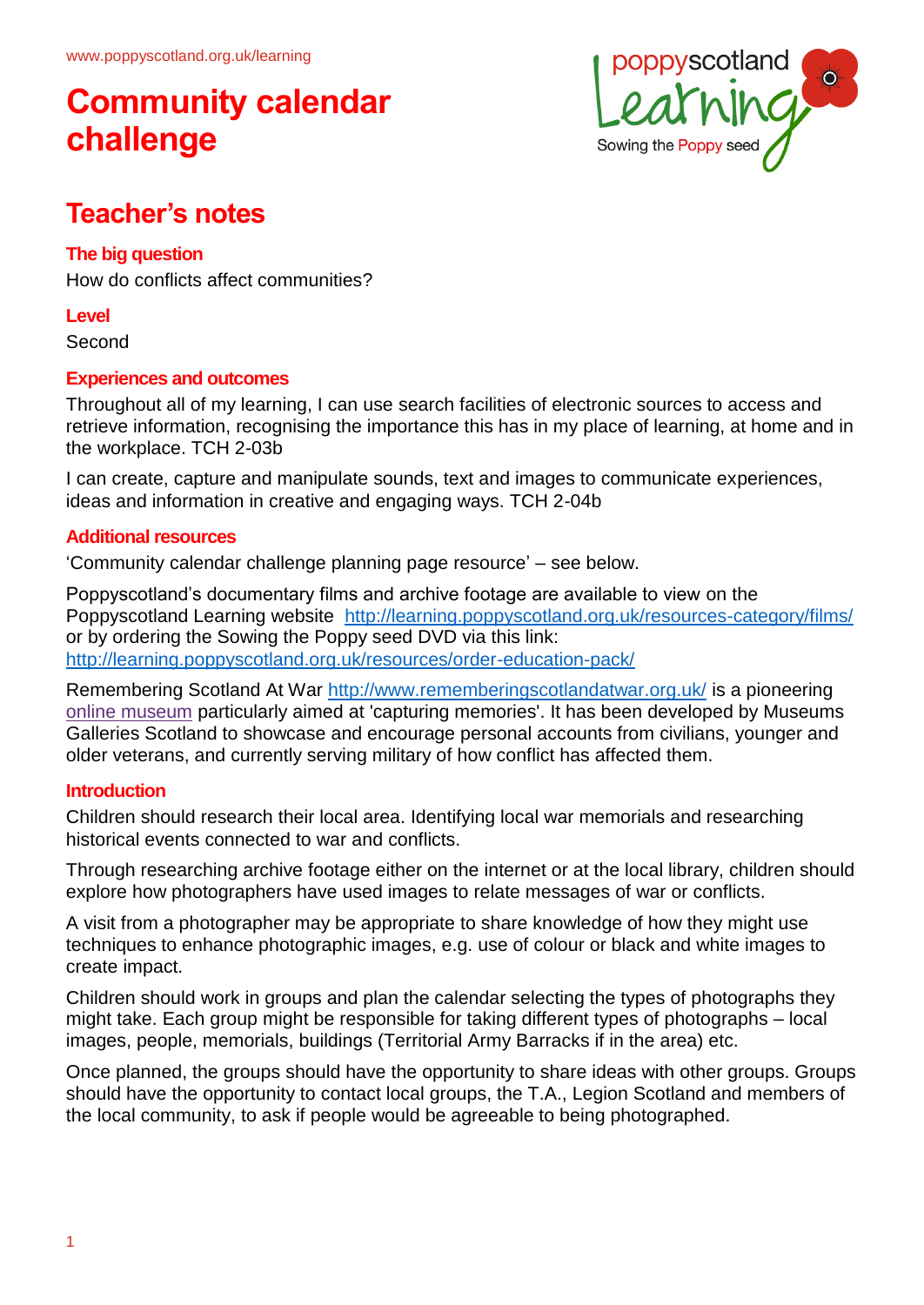

The opportunity for groups to share their progress should be given as they go along to avoid too many similar images being used. Children should plan when they will take their photographs and who they might need to contact. Once photographs have been taken the class should decide on which ones should be used.

The children should have the opportunity to experiment with digital cameras and software to create effects which symbolise the message of their calendar.

The children should ensure they collect relevant information when taking photographs in order to label the photographs. For example, if a local veteran has agreed to being photographed, their name and regiment may be an appropriate label. The class may choose, however, not to label their photographs.

The calendar could be sold to parents and friends as a fundraising activity but it would perhaps be appropriate to make a gift of the calendar to local organisations which have been involved.

A presentation to the school would be an appropriate way to launch the calendar perhaps during the week leading up to Poppy Day.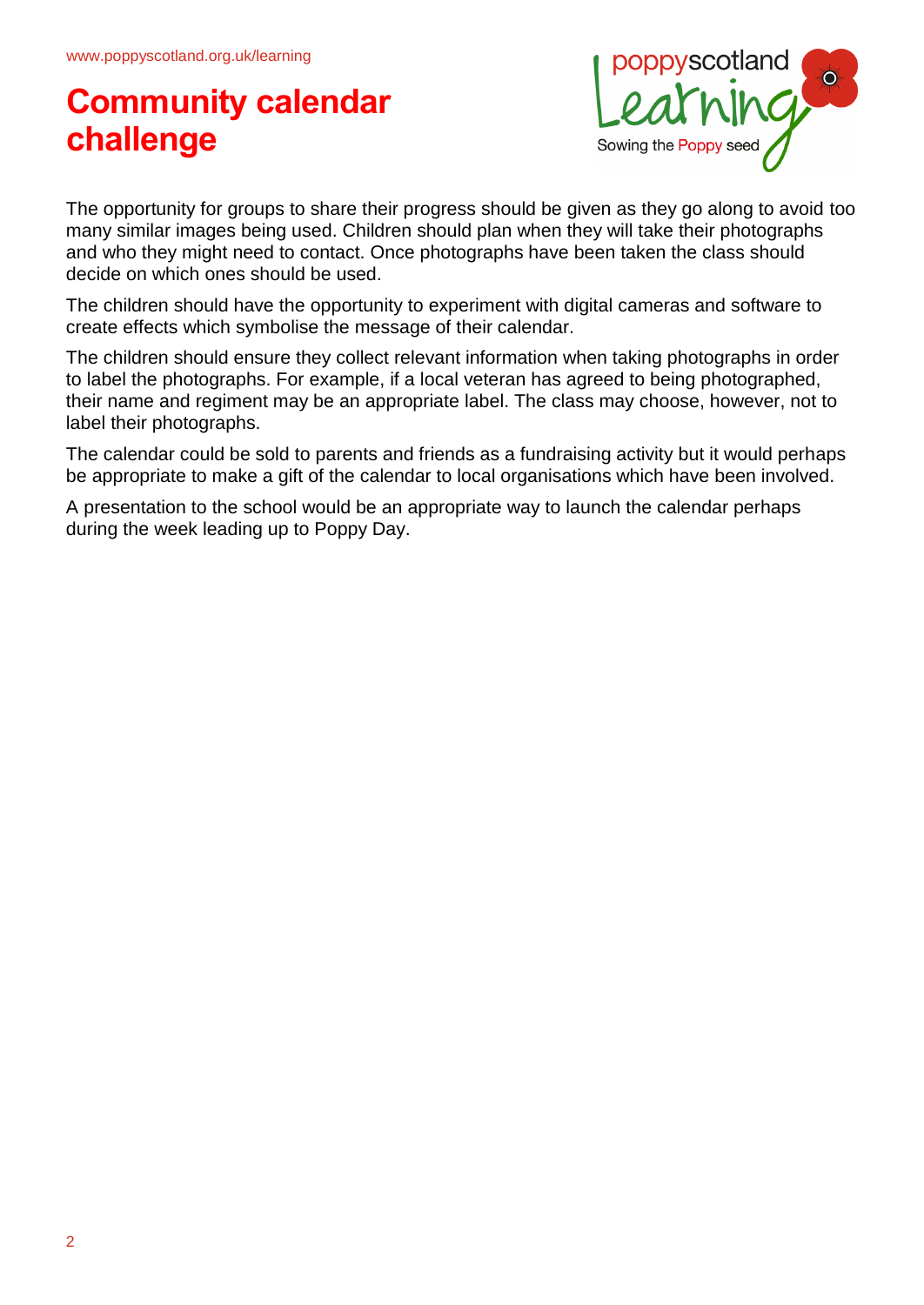

### **Your challenge**

Poppyscotland would like to create calendars showing images of local people and places who have been involved in, or affected by conflicts. As a class, you will need 12 images altogether and can arrange them as you wish over the 12 months. The photos may include your local war memorial, people who were in the First or Second World Wars, members of the armed forces who have been recently involved in conflicts and their families.

You will need to use a digital camera, be able to download your images, and arrange them using a format such as Printshop.

- Work in groups of four or five.
- Remember to give task roles such as resource manager, time keeper, etc.
- Brainstorm your ideas and then agree on final choices.
- Plan how and when you may take these images.
- Agree who will contact people and how.
- Write out a plan and share with another group.

### **Rules**

- Everyone must contribute and participate.
- Your groups will have to work with other groups in class.
- You have a total of three weeks to complete the task.

### **Timescale**

- Planning and contacting 1 week.
- Taking photos and choosing favourites 1 week.
- Final arrangement of finished product 1 week.

### **Learning intention**

I am learning to use a camera to take pictures for a specific purpose

### **Success criteria**

- Take different pictures relevant to the theme
- Work together to select the best pictures for a complete calendar